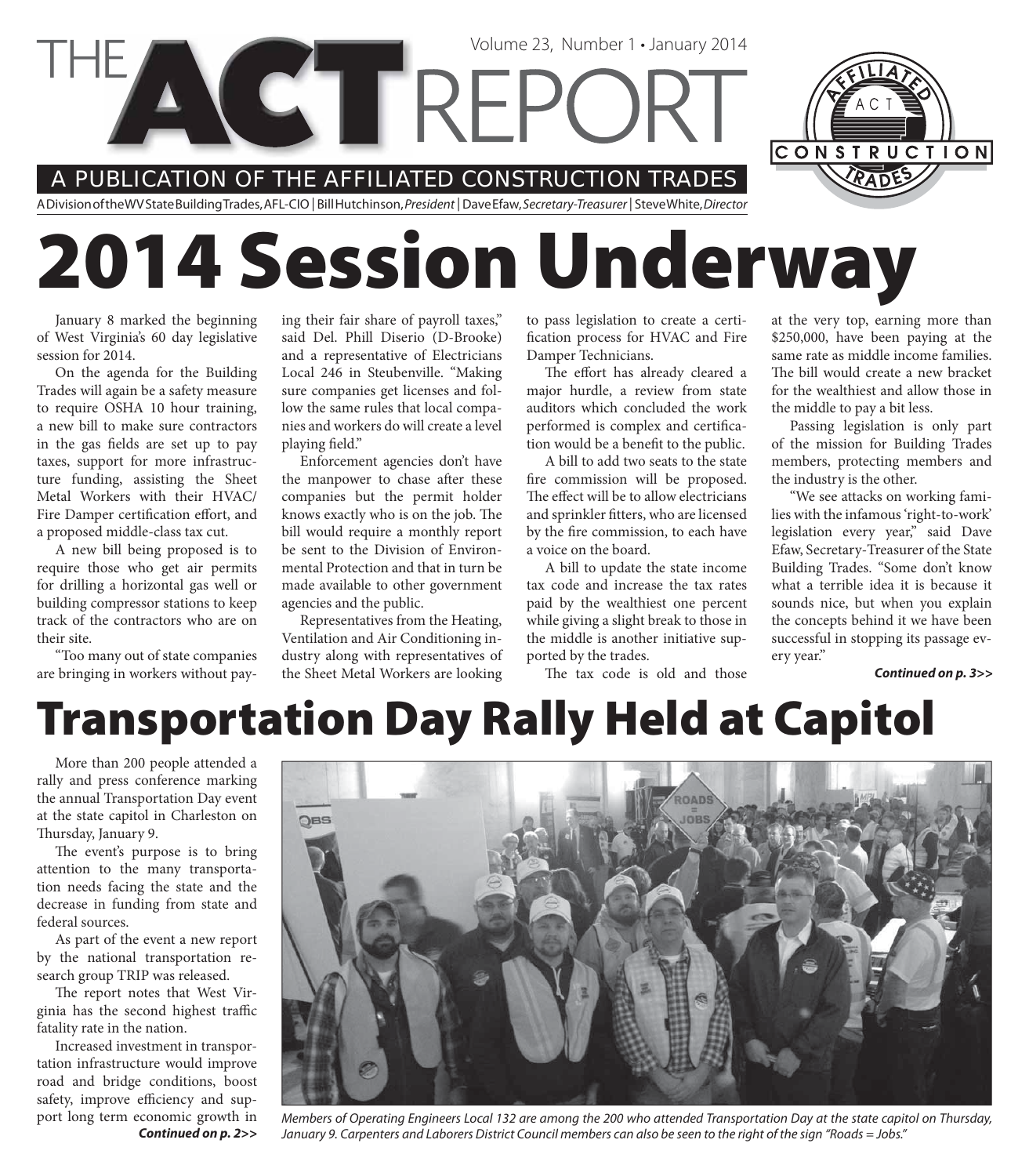## **Promoting Construction Worker Safety** *State Asked to Follow Private Sector*

On the 2014 legislative session agenda for the Building Trades will be another attempt to pass legislation promoting construction workplace safety.

The new version of the bill, which

has been proposed for a number of years, would promote safety training in the dangerous construction industry by requiring workers to take OSHA's 10 hour construction safety training.

During Interim meetings of the legislature the bill was a topic of discussion and a modified version was drafted based on legislator's questions and suggestions.

"We've lowered the penalties and propose phasing in implementation over a two year period," said Del. Dan Poling (D-Wood) lead sponsor and head of Painters District Council 53.

"We also included private sector work because some of the opponents said leaving out private jobs bothered them."

The measure has been opposed by the Contractors Association of West Virginia which claims the training is not needed.

However statistics tell a different story.

For 2011, the most recent data available, West Virginia construction fatalities tied the transportation and warehousing sectors for the sec-

ond highest fatality rates among "We won't give up on industries with seven deaths each, mining was first with ten.

> Injury data is not much better. State breakdowns are not available but when looking at occupations,

construction laborers have injury rates 250% higher than the average of all occupations.

The rate for carpenters is double the national average.

"We won't give up on safety," said Scott Brewer, Service Representative for the Carpenters Local 302 and 1207.

"We will compete against anyone, but letting unsafe companies have a competitive advantage sends the wrong message, if big corporations require the OSHA 10 so should the state of West Virginia."

The safety measure is something private industry is already doing.

Any major industrial owner will insist all construction workers have the OSHA 10 training before coming on site.

The bill is not as strong as these private sector requirements with a

grace period built in so people have some time to get the training and exemptions for very small projects.

"We don't like weakening the bill but we have tried to find ways to get this passed," said Brewer. ■

#### **Doesn't Del. Scott Cadle Care About Worker Safety? Voters in His District DO!**

Nearly 50 West Virginians lost their lives in work-related accidents in 2011. We believe even one father, mother, son or daughter not coming home at night is unacceptable.

Isn't Del. Cadle bothered by those empty chairs at the dinner tables? He voted against HB 2354, a bill requiring proper safety training (OSHA 10) for workers on public projects.

#### **Delegate Cadle Voted Against Safety Training**

Paid for by West Virginia State Building & Construction Trades Council, AFL-CIO

Versions of this ad were placed in a number of areas where Delegates voted against the OSHA 10 legislation. Cadle is from Mason County.

#### *Transportation Day*

safety."

**Scott Brewer**

Service Representative, Carpenters Local 302 and 1207

#### *Continued from Page 1*

the state.

The TRIP report, "West Virginia Transportation by the Numbers: Meeting the State's Need for Safe and Efficient Mobility," details the condition of local roads and bridges in the state.

The TRIP report finds that 12 percent of West Virginia's major roads have pavements in poor condition and an addition 24 percent are in mediocre condition.

Driving on rough roads costs the average West Virginia motorist \$333 annually in extra vehicle operating costs – a total of \$400 million statewide.

Costs include accelerated vehicle depreciation, additional repair costs and increased fuel consumption and tire wear.

According to the TRIP report, 13 percent of West Virginia's bridges are structurally deficient, meaning there is significant deterioration to the bridge deck, supports, or other major components.

These bridges are often posted for

lower weight or are closed to traffic, restricting or redirecting large vehicles, including commercial trucks, school buses and emergency service vehicles.

Traffic crashes in West Virginia claimed the lives of 1,820 people between 2007 and 2011, an average of 364 fatalities per year.

West Virginia's overall traffic fatality rate of 1.78 fatalities per 100 million vehicle miles of travel in 2011 is the second highest in the nation, behind only Montana.

A 2007 analysis by the Federal Highway Administration found that every \$1 billion invested in highway construction would support approximately 27,800 jobs.

Governor Earl Ray Tomblin appointed a Blue Ribbon Commission to look at transportation needs and funding last year and the group has amassed plenty of needs and suggestions on where to get additional funding.

Gary Tillis, Business Manager of the West Virginia Laborers' District Council is a member of the Commission.

"It is now up to the legislature to decide how they want to meet the many challenges we face," said Tillis.

"We need to find additional funding not just for the construction jobs but to keep our economy alive." ■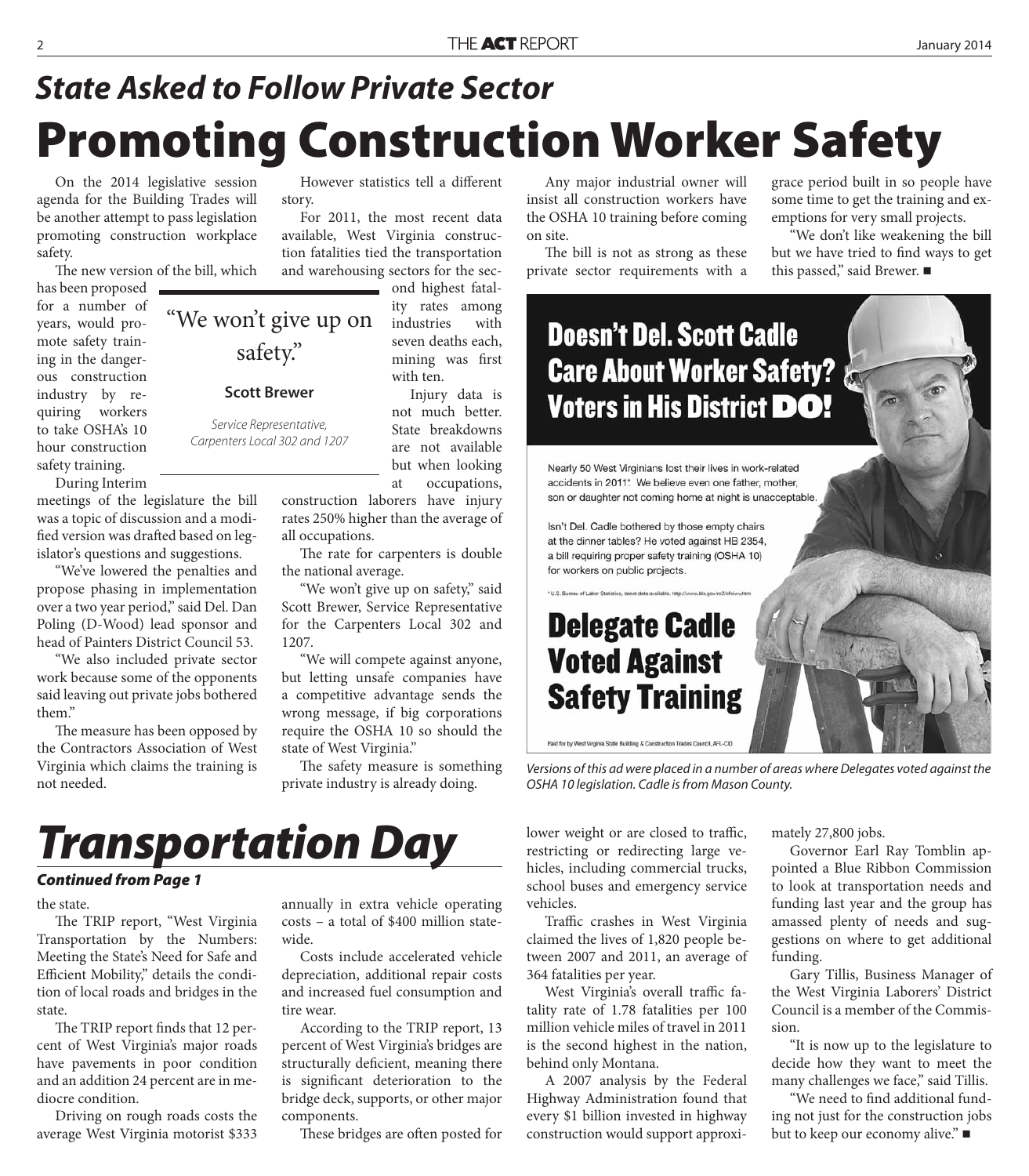## **Iron Workers 301 Takes Apprenticeship Applications for New Class**

The Iron Workers Local 301 Apprenticeship Training Program in Charleston is accepting applications for a new class.

Applications are taken year round at 2425 Hampshire Drive in Charleston, from 8:00am to 4:00pm, Monday through Friday.

To be considered in the upcoming class you must submit your application no later than 4:00pm on Friday, January 31, 2014.

An aptitude test will be given on Saturday, February 1 and interviews on Saturday, February 8.

Apprenticeship is not a job application; it is a training program that will include paid on-the-job training.

The Iron Workers Joint Apprenticeship Training Program teaches in the classroom as well as on the job.

Classes are held two nights a week, allowing on-the-job learning while getting paid.

The goal is to educate new workers how to safely, efficiently, and effectively perform all aspects of the Iron Worker trade.

Classes consist of a variety of applications including structural, ornamental, and reinforcing, as well as mathematics, welding and rigging.

The Apprenticeship is a three year program starting out at 60% of Journeyman wage scale with full benefits.

Increases are given every six months until training is complete.

When applying please bring copies of documents, including a birth certificate and social security card, needed to show you meet the following requirements.

Applicants must be at least 18 years of age, have a high school diploma or GED, and live, for at least the last year, in the area covered by Local 301 which includes the WV Counties of Boone, Braxton, Clay, Fayette, Kanawha, Lincoln, Logan, Mc-Dowell, Mingo, Nicholas, Putnam, Raleigh, Webster, Wyoming and the southern half of Randolph.

## **Operating Engineers #132 Apprenticeship**

Operating Engineers Local 132 wants qualified candidates for their heavy duty equipment operator apprenticeship program.

The three year program focuses on all aspects of operating heavy equipment including bulldozers, backhoes, cranes, and excavators.

"We focus on safety and productivity," said Charles Parker, Training Director.

Each year an apprentice spends five weeks at the training center located south of Parkersburg, most of which is during the winter months.

Apprentices must also get at least 1,000 hours of paid on the job training to advance each year.

Applications will be accepted at any WorkForce West Virginia Center from February 3 through 14 between the hours of 9:00am and 3:00pm, Monday through Friday.

In order to qualify a person must be at least 18 years old, have a high school diploma or GED and have been a resident of West Virginia for at least one year.

An aptitude test will be given at the Workforce Center.

In addition, a successful applicant will have a valid WV driver's license, be physically able to perform the work of the trade and pass a drug test.

The recruitment, selection, employment and training of apprentices shall be without discrimination because of age, race, color, religion, national origin, or sex and will conform to ADA regulations.

For more information call the Operator's Training Center (304) 273-4852.

Also included are the Virginia Counties of Buchanan, Dickerson, Russell, Tazewell, Wise and Washington, and Pike County Kentucky.

If selected, a drug test will also be required.

All applications will be received without regard to race, color, religion, national origin, or sex.

For more information call 304- 342-5343 or visit their web site at ironworkers301.com.

#### **Tri-State Building Trades Customer Appreciation**



Mark Johnson, Business Manager of the Tri-State Building Trades Council talks to members and guest at their annual Christmas appreciation event held late last year in Ashland, Kentucky.

Representatives from the crafts joined contractors and business leaders from AEP, Marshall University, Braskem, M&G Polymers, Marathon Petroleum and more.

"We appreciate the opportunities for our members that our area owners provide," said Johnson. "By working together as a team with our contractors we get the job done."

### *Session Underway*

#### *Continued from Page 1*

So called 'right-to-work' laws try to force unions to provide services for free.

Another area of concern according to Efaw is a variety of attacks on construction workers wages by trying to weaken or eliminate the state prevailing wage law.

The law requires tax funded projects pay construction workers the "going rate" determined by an annual survey.

Opponents of the law say cutting

wages will bring savings to tax payers. "We don't think the way to prosperity is cutting wages," explains Efaw.

Competition based on productivity, good management, and running an efficient project serve the public much better than allowing competition on wages, safety and quality.

In the end the public has never seen savings from the elimination of prevailing wage laws, just lower wages for workers and more profits for out-of-state contractors.